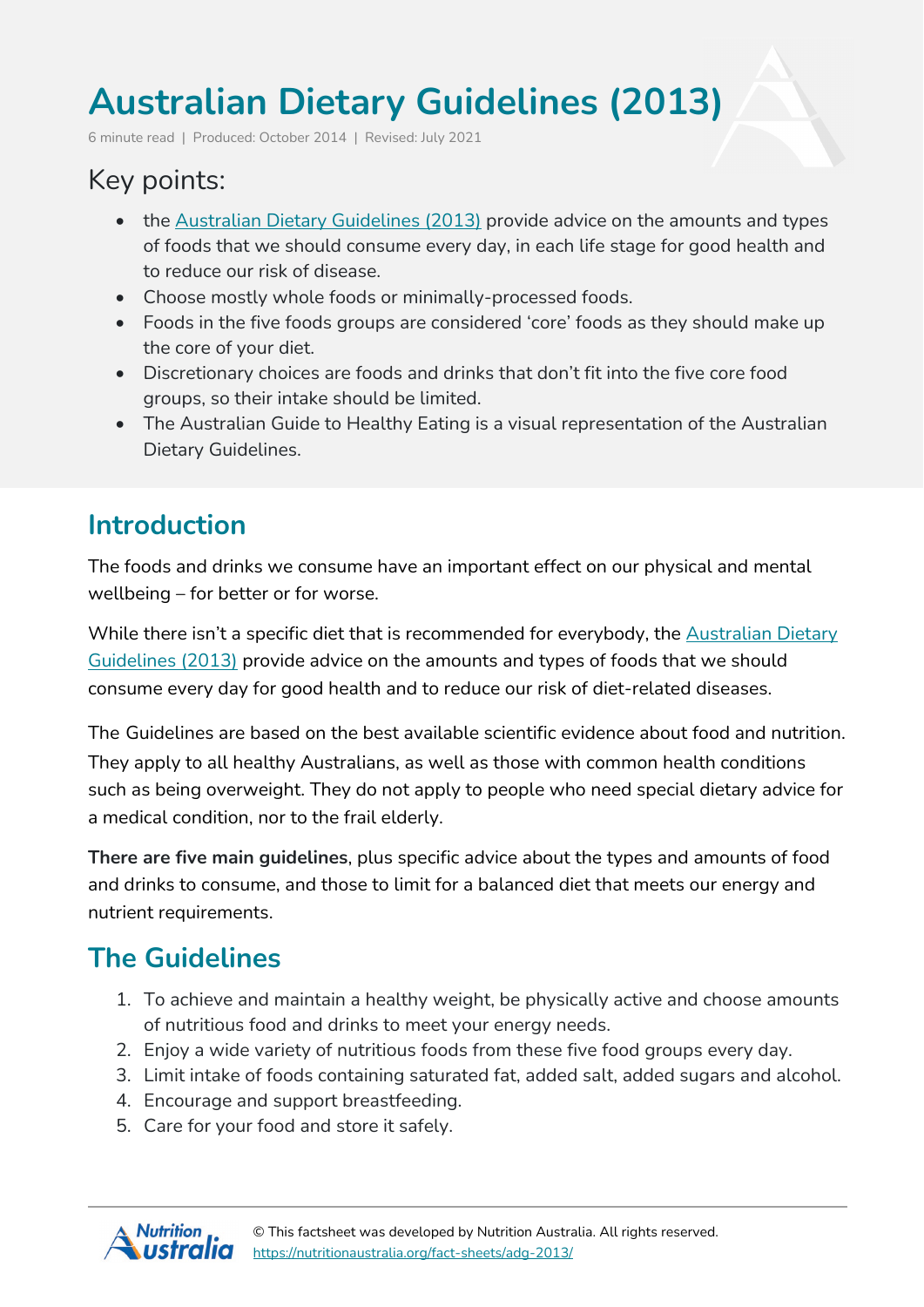Click here to read the Australian Dietary [Guidelines](https://www.eatforhealth.gov.au/guidelines/australian-dietary-guidelines-1-5) in full.

#### **Foods and drinks to consume**

The five core food groups:

- Vegetables and legumes
- Fruit
- Grain (cereal) foods
- Lean meats and poultry, fish, eggs, tofu, nuts and seeds, and legumes/beans
- Milk, yoghurt, cheese and/or their alternatives

The *Australian Dietary Guidelines 2013* provide specific recommendations on the amount of food to consume from each food group each day, for a balanced diet.

Consuming the recommend amounts will provide you with adequate energy (kilojoules) and nutrients (vitamins, minerals, etc) for your age and gender.

#### **Recommended intakes**

Click a link below to see the recommend:

- Toddlers (1-3 years)
- $\bullet$  Children  $(4-11)$
- Adolescents (12-18)
- Adults (19-70)
- Pregnant and breastfeeding women
- Older adults (70+)

**Choose mostly whole foods or minimally-processed foods.** These are the best choices because they still have most of their original nutritional value and limited added fat, sugar and/or salt.

**Foods in the five foods groups are considered 'core' foods as they should make up the core of your diet.** They can be eaten individually or combined to create meals, snacks and drinks.

For example, we combine bread, cheese and salad to make a sandwich, and we can combine chicken, vegetables and rice to make a stir fry.

Plus, choose water as your main drink; and include small amounts of unsaturated fats, oils and spreads.

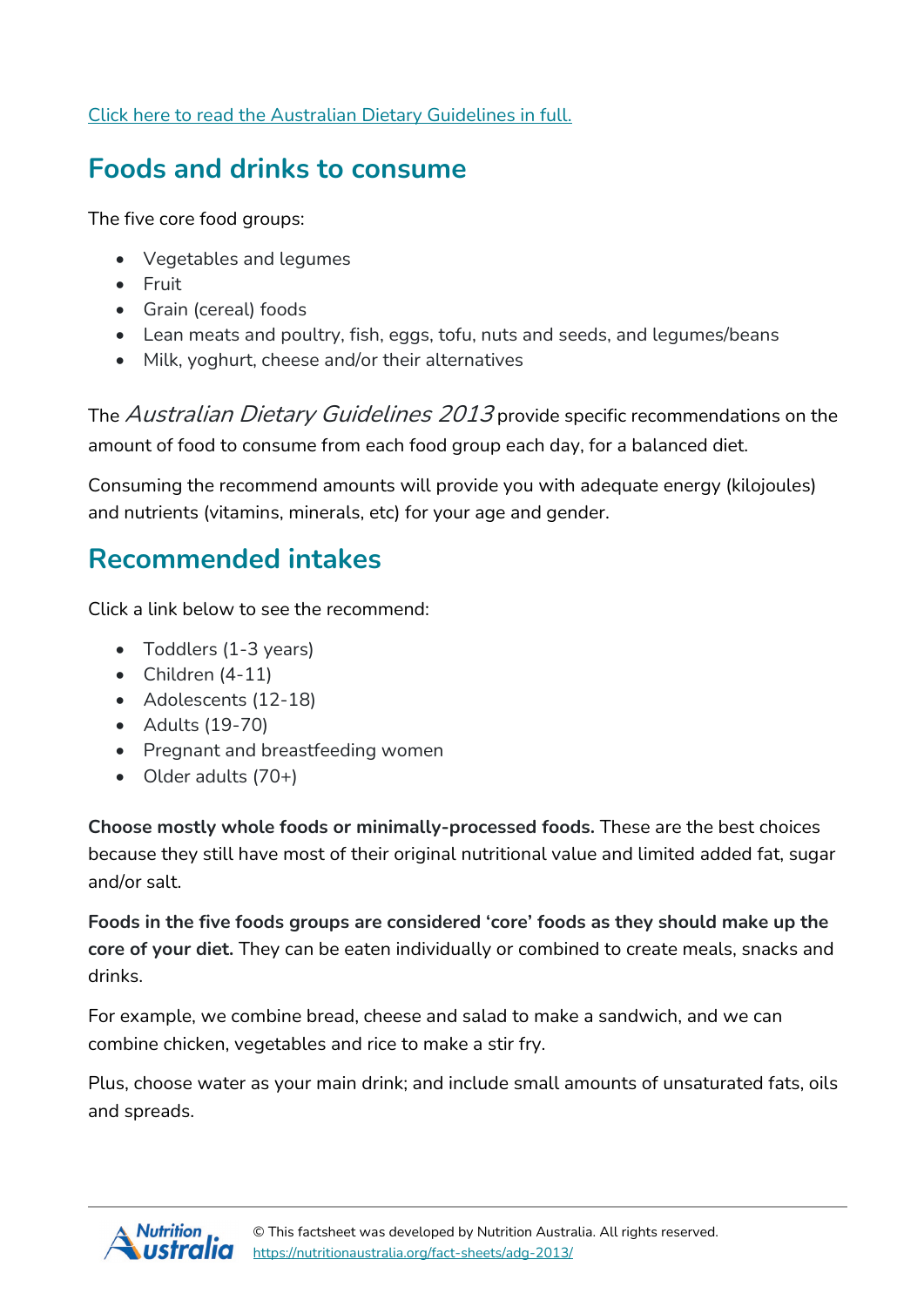# **Foods and drinks to limit: Discretionary choices**

'Discretionary choices' are foods and drinks that don't fit into the five core food groups, and are not an essential part of our diet – so their intake should be limited.

These foods and drinks are high in kilojoules, saturated fat, added sugars, salt and/or alcohol, and have very few nutrients (eg, vitamins, minerals or fibre).

Examples of discretionary choices include:

- sweet biscuits, cakes and desserts
- processed meats and sausages
- ice-cream, confectionery and chocolate
- meat pies and other pastries
- commercial burgers, hot chips, and fried foods
- crisps and other fatty and/or salty snacks
- cream and butter
- sugar-sweetened cordials, soft drinks, fruit drinks and sports drinks
- alcoholic drinks

Discretionary choices can be enjoyed occasionally as part of a balanced diet, but only in small amounts. We recommend limiting your intake to one serve per day as a maximum (approx 600kJ).

# **How do the 2013 guidelines differ from the 2003 guidelines?**

The revised Australian Dietary Guidelines were released in February 2013, with an increased focus on foods and food groups, instead of nutrients, making them more userfriendly. They also have an increased focus on the effect of food on health outcomes, in particular weight gain, heart disease and some cancers.

Key differences in the 2013 Australian Dietary Guidelines:

- A new guideline has been added, which recommends "Limit intake of foods containing saturated fat, added salt, added sugars and alcohol" (Guideline 3)
- The recommended number of serves to consume from the milk, yoghurt, cheese and alternatives food group has slightly decreased for children under 9 years, and slightly increased for people over this age.
- The recommended number of serves to consume from the lean meat and poultry, fish, eggs, tofu, nuts and seeds and legumes/beans food group has increased for all ages.
- The recommended number of serves to consume from the grain (cereal) foods has generally decreased for most age groups (except for pregnant and breastfeeding women).
- The standard serve size of grain (cereal) foods has generally halved.
- A daily allowance for unsaturated fats, oils and spreads has been included for people over 2 years old.